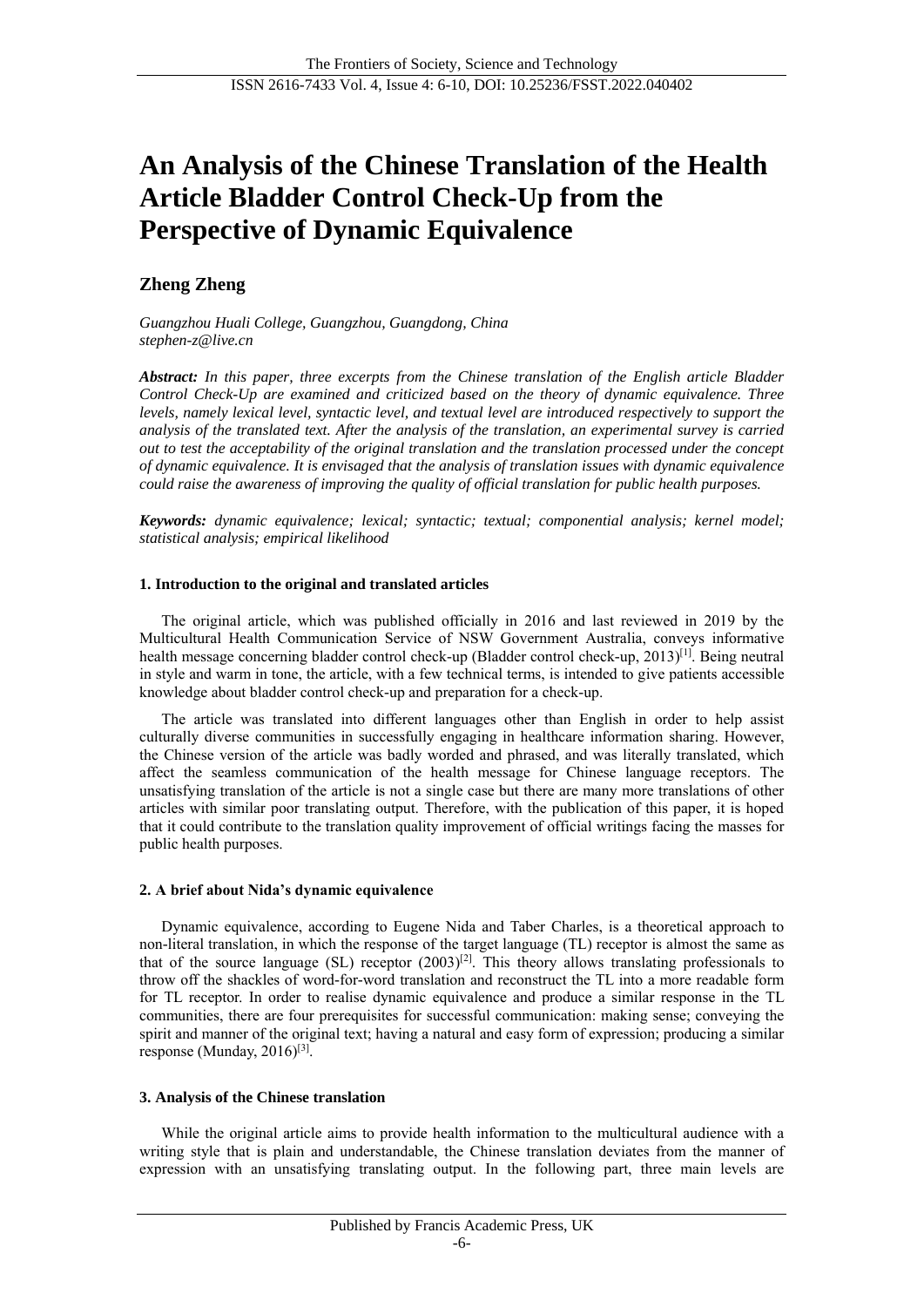introduced to analyse the awkwardness of the Chinese text, so as to demonstrate how Nida's dynamic equivalence can be applied as an essential guideline to translation practice. It should be noted that, during the whole process of the analysis, all the Chinese translation texts, whether they are original or edited with dynamic equivalence, have already been uploaded and stored on Ethereum Network, which is a decentralised platform that enables the possibility of permanent data storage.

# *3.1. The retrieval of all the Chinese translations*

As described above, all the Chinese translations have been stored on the Ethereum blockchain. The reason why the Chinese translations are being presented in such way is that there are some criteria applied to the publication of this paper that make it unlikely to present the Chinese characters and Pinyin. Here is the instruction on how to retrieve the Chinese information through Etherscan.



*Figure 1: The Flow of Searching the Chinese Translations (2022)*

Transaction Hash [0x307c85b2123e4507d031be27dec798cb3434796f1abde48d1a855d35192a143c]

# *3.2 Lexical level*

Componential analysis in dynamic equivalence, which is a practical way to "identify and distinguish specific features of a range of related words" (Munday, 2016)<sup>[3]</sup>, is used to analyse the lexical problem of the translated text. The technique guides translators to distinguish words in lexical level and decide which word to use in a translation. In order to realise dynamic equivalence, correct lexical meaning that makes sense to TL receptors must be achieved (Kim, 2015)<sup>[4]</sup>. In addition, "a translator must ensure that the translation matches the register expectations" (Baker, 1992)<sup>[5]</sup> of its target receptors as the purpose of the translation is to convey a sense of the source culture.

Example A

Source text (Bladder control check-up, 2013)<sup>[1]</sup>:

Urine sample may be taken for testing.

For the original translation (A), please refer to the source PDF document published by the Multicultural Health Communication Service of NSW Government Australia, or the text stored on Ethereum Network. Back translation is provided for the Chinese translation: Urine sample may be collected for testing.

The ambiguity inherent in a word is one of the most challenging parts of translating on the lexical level, and thus a translator should endeavour to perceive the meaning of a word accurately in order to reproduce them into another language (Baker, 1992)<sup>[5]</sup>. The inappropriate word choice the translator made is "ceshi" when translating the word "testing". In simplified Chinese, the phrase "ceshi" in the original translation, in general context, refers to the process of checking one's learning performance, while in a more technical sense, it refers to the experimental measurement of the performance and accuracy of a piece of equipment. However, "testing" herein is used in the public healthcare field and the Chinese translation contradicts the perspective where dynamic equivalence demands "making sense" as a prerequisite, and thus the Chinese translation should be reconsidered. A more proper and accurate translation can be "jiance" as edited, which refers to the use of specified methods that can be applied to assessment in various domains and is frequently used in health and medical register. A table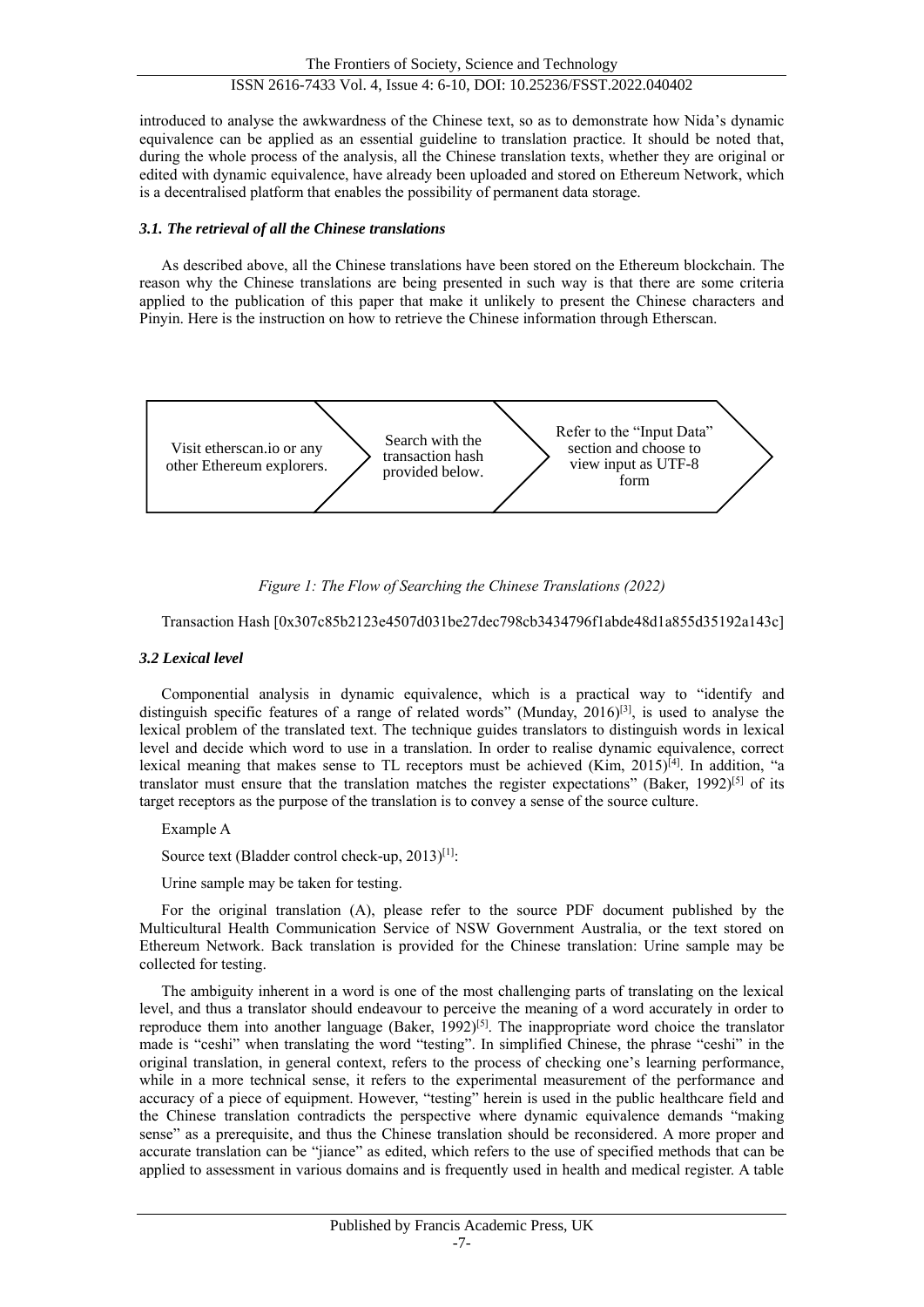of componential analysis is shown below to help specify the concept:

*Table 1: Usage Scenario of the Chinese Translation for "testing"*

|                                               | Chinese translation for "testing" |            |  |
|-----------------------------------------------|-----------------------------------|------------|--|
| Usage scenario                                | The original                      | The edited |  |
| Measuring one's knowledge/ability             |                                   |            |  |
| Experimentally measuring a piece of equipment |                                   |            |  |
| Analysing a medical sample                    |                                   |            |  |

Therefore, the edited translation for "testing" is in sync with the context and purpose of the source text and makes justified sense to native Chinese receptors, achieving dynamic equivalence in lexical level. For the edited Chinese translation (A), please refer to the text stored on Ethereum Network. Back translation for the edited translation is provided: Urine sample may be collected for testing.

#### *3.3 Syntactic level*

In this session, the Chinese translation is analysed in syntactic level, with the technique of Nida's kernel model. Nida's kernel model provides translators with a useful tool for decoding the SL and encoding the TL  $(1964)^{[6]}$ . If we aim at achieving dynamic equivalence, it is "the level at which the message is transferred into the receptor language before being transformed into a surface structure through the process of 'literary transfer'" (Munday, 2016)<sup>[3]</sup>.

#### Example B

Source text (Bladder control check-up, 2013):

A bladder control check-up includes some questions and a physical check by a doctor or a trained health worker.

For the original translation (B), please refer to the source PDF document published by the Multicultural Health Communication Service of NSW Government Australia, or the text stored on Ethereum Network. Back translation is provided for the Chinese translation: Bladder control includes from doctor or trained health worker asking some questions and doing physical check.

The translator of the Chinese text translated the English sentence in a very literal way. In addition, the translator did not consider altering word order and sentence structure to make the Chinese sentence native to Chinese receptors. According to Panou, Nida's dynamic equivalence in translating practice goes beyond accurate word-for-word communication  $(2013)^{[7]}$ . By viewing the sentence syntactically, we can know that the subject being tested for bladder control is a patient, and those who conduct the test are doctors or health workers. Hence, we can divide the source sentence into the following kernel sentences:

| Table 2: Kernel Sentences for Example B |  |
|-----------------------------------------|--|
|-----------------------------------------|--|

| (1) A bladder control check-up includes something;                                                              |  |  |  |
|-----------------------------------------------------------------------------------------------------------------|--|--|--|
| (2) Some questions might be asked;                                                                              |  |  |  |
| (3) A physical check might be carried out;                                                                      |  |  |  |
| (4) A doctor or a trained health worker will be doing the above mentioned.                                      |  |  |  |
| the contract of the contract of the contract of the contract of the contract of the contract of the contract of |  |  |  |

Based on the kernel sentences, we can clearly see that the translator discarded the Chinese ideological way of expression that emphasizes putting the human being first, and expanded the chunk of concept by bringing (2)-(4) together in the target text. In order to make it more legible for Chinese receptors and suit target culture ideology, we can restructure the sentence by putting "a doctor or a trained health worker" first and reassembling the remaining sections in a logical way that not only suits target culture but keeps faithful to the original text. Just as Fawcett stated, the theory implies that "different translations should be 'correct' for different readerships" (1997<sup>[8]</sup>. Therefore, with the help of the kernel sentences, we can produce an alternative translation version that has a more natural expression. For the edited Chinese translation (B), please refer to the text stored on Ethereum Network. Back translation for the edited translation is provided: Doctors or healthcare professionals may ask you some questions and help do a physical check during a bladder control check-up.

# *3.4 Textual level*

Nida's dynamic equivalence requires translated texts to be coherent, readable, and native to target language receptors, and lays focus on equivalent effect in textual level. Translation is a specific form of communication, and any effective communication relies on the source language speakers or writers ensuring that the receptors can comprehend based on their communication purpose (Gutt,  $2004$ )<sup>[9]</sup>.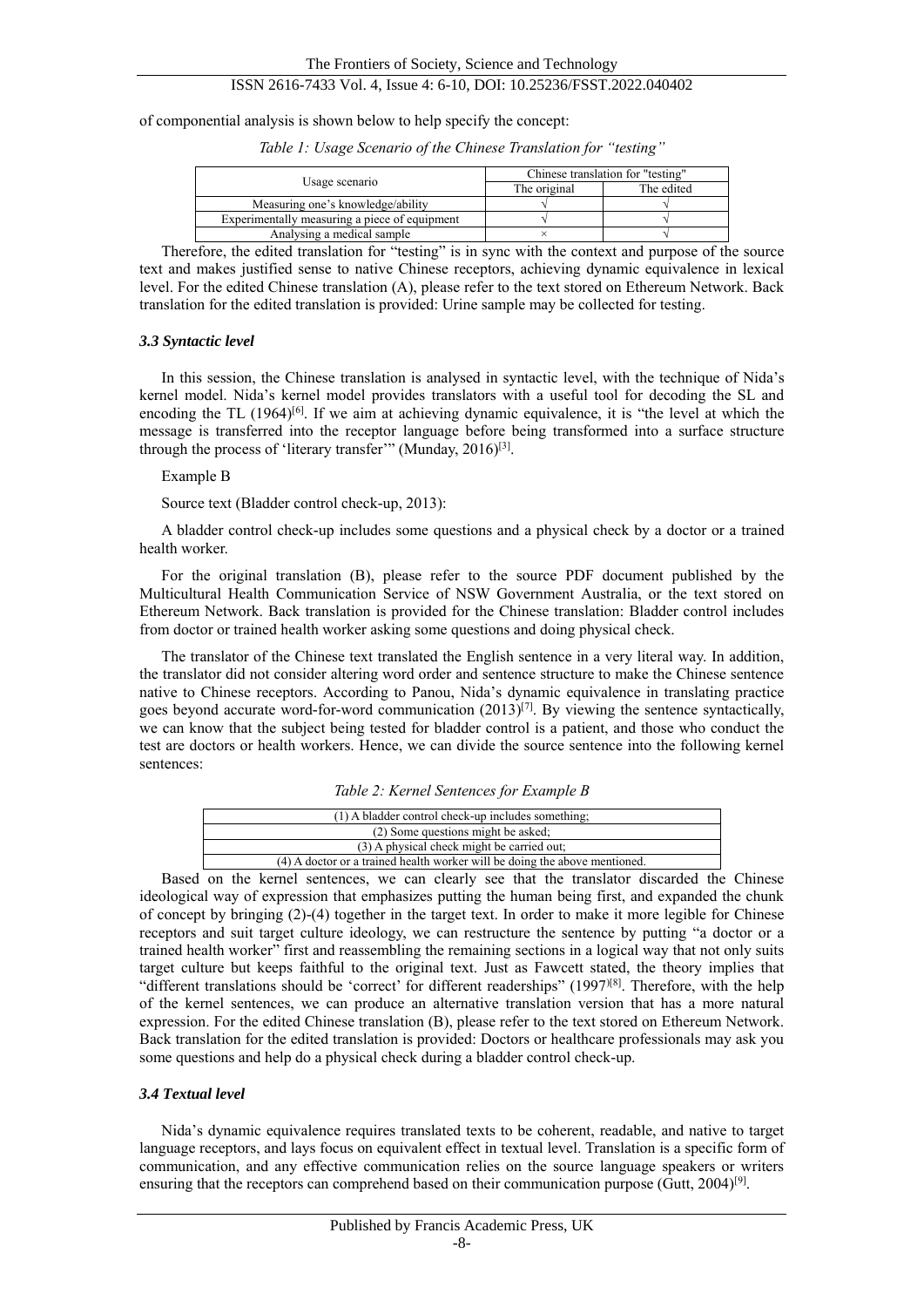Example C

Source text (Bladder control check-up, 2013):

To arrange for an interpreter through the Telephone Interpreter Service (TIS), phone 13 14 50 Monday to Friday and ask for the National Continence Helpline. Information in other languages is also available from continence.org.au/other-languages.

For the original translation (C), please refer to the source PDF document published by the Multicultural Health Communication Service of NSW Government Australia, or the text stored on Ethereum Network. Back translation is provided for the Chinese translation: If need through telephone interpretation service (TIS) to arrange an interpreter, please from Monday to Friday call 13 14 50, and ask for the National Conference helpline. You can still from the website get Chinese information org. au/other-languages.

In this short paragraph translation, the translator made several errors regarding wording and discourse. This paragraph aims to help Chinese language receptors know the way to seek help from translators and medical professionals, thus the tone and the discourse are required to be assistive, supportive, and practical. The language the translator worded, especially in the first sentence, sounds foreign and abrupt to native Chinese receptors, betraying Nida's equivalent effect. The translator started the sentence without addressing the subject in a polite way and directly guide Chinese receptors to the contact information. Moreover, the translator made a serious omission with the translation of the phrase "National Continence Helpline" denoted as a hotline for patients with bowel and bladder control. The translator directly put the source phrase "National Continence Helpline" in the translation and such omission shows the lack of professionalism of the translator. The original translation is less communicative in textual level, and an alternative translation processed with dynamic equivalence in textual level is produced. For the edited Chinese translation (C), please refer to the text stored on Ethereum Network. Back translation for the edited translation is provided: If you need an interpreter to assist in translation, you can arrange through the telephone interpretation service centre (TIS). Please from Monday to Friday call 13 14 50 and ask to transfer to the National Conference Helpline. You can also from the following website get more relevant Chinese information continence.org.au/otherlanguages.

# **4. Experimental survey of the above original and edited translations**

Three examples of the translation text have already been analysed in the previous sections. Stepping further side of evaluation, in order to test the acceptability and validity of both the original and the edited translations, an experimental survey is conducted as follow.

#### *4.1 The design, preparation, and conduct of the survey*

As the target text is received by the Chinese language receptors, native Chinese speakers are chosen to participate in this survey. A total number of 156 Chinese students from Guangzhou Huali College, who major in any subjects except foreign language studies, have taken part in the survey. All the students have been asked to rate, from zero to ten based on their common sense of their mother tongue, the readability and legibility of the original and the edited translations from the three excerpts analysed above. In order to understand whether the edited translation with dynamic equivalence, compared with the original translation, does have an improved communication effect on the target readership, the data collected are being processed and analysed with the use of statistical methods, such as R, the programming language, for statistical computing, and SPSS for descriptive statistics. The results of statistical data obtained are illustrated as follow:

|           |             | Edited       |             | Edited       |             | Edited           |
|-----------|-------------|--------------|-------------|--------------|-------------|------------------|
|           |             | Translation  |             | Translation  |             | Translation with |
|           | Original    | with Dynamic | Original    | with Dynamic | Original    | Dynamic          |
|           | Translation | Equivalence  | Translation | Equivalence  | Translation | Equivalence      |
|           | (A)         | (A)          | (B)         | (B)          | (C)         |                  |
|           | 156         | 156          | 156         | 156          | 156         | 156              |
| Mean      | 5.79        | 7.71         | 4.95        | 8.00         | 5.49        | 8.01             |
| Std.      | 2.245       | 1.867        | 2.254       | 1.696        | 2.078       | 1.741            |
| Deviation |             |              |             |              |             |                  |
| Sum       | 904         | 1202         | 772         | 1248         | 857         | 1250             |

| Table 3: Descriptive Statistics of the Survey |  |  |
|-----------------------------------------------|--|--|
|                                               |  |  |